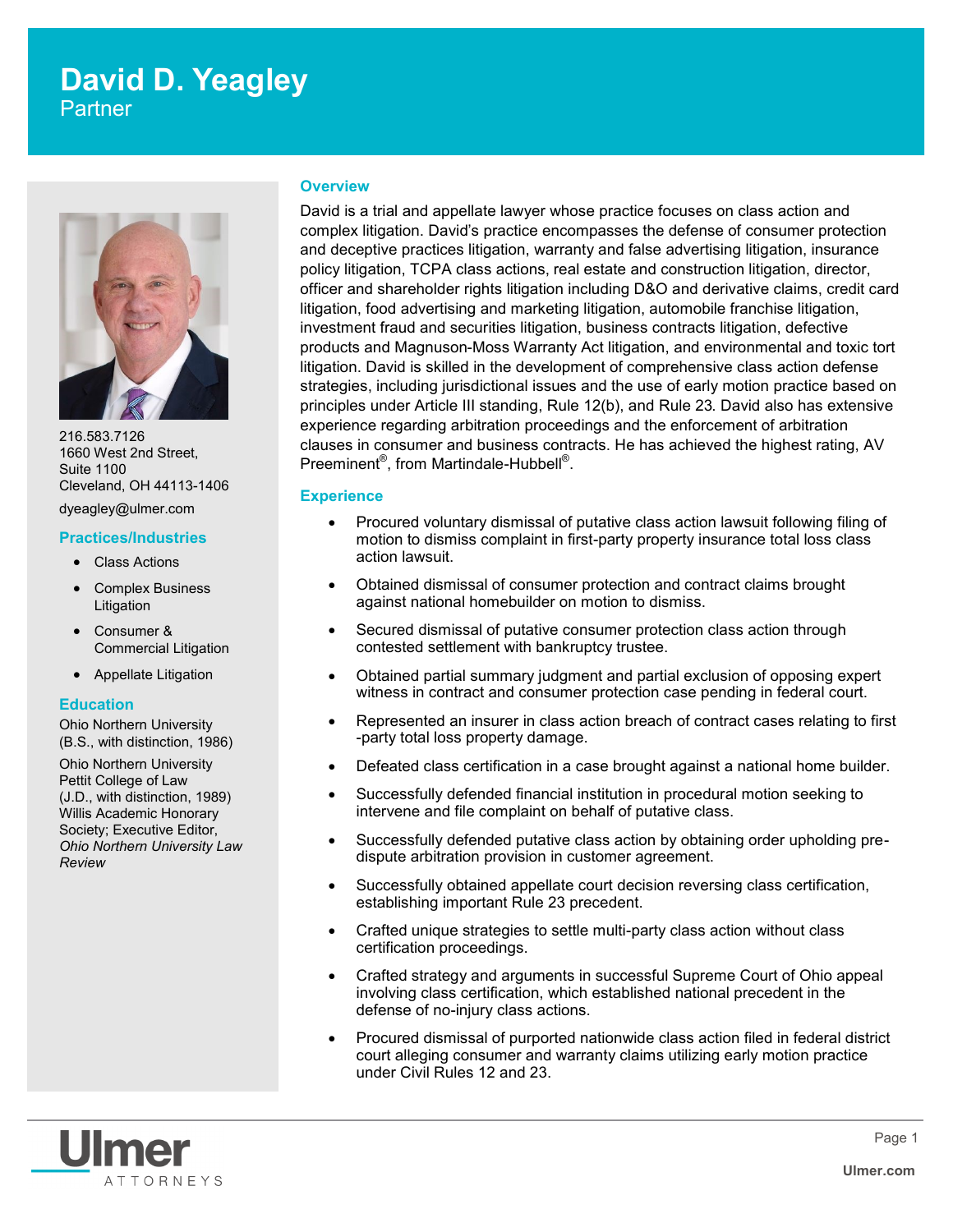# **David D. Yeagley** Partner

#### **Experience (Cont)**

- Defended national retailers in class action cases alleging false advertising.
- Defended lenders in class action claims relating to consumer warranty issued by defunct company.
- Defended a retail company in class action consumer claims relating to discount certificates.
- Defended national retailer in customer class action alleging statutory and common-law claims; trial court dismissed case on early dispositive motion, court of appeals affirmed dismissal, discretionary appeal denied by Supreme Court of Ohio.
- Represented national retail chain in customer class action lawsuit asserting claims to discounted prices.
- Defended manufacturer in putative class action alleging false advertising.
- Successfully defended national home builder in putative class action.
- Lead counsel in putative class action brought under the TCPA.
- Utilized bankruptcy procedures to defeat long-standing class action litigation.
- Defended manufacturer in putative class actions arising from product recalls, developing Article II standing arguments.
- Procured early dismissal of shareholder derivative and class action claims arising out of merger transaction.
- Defended public company in class action brought under consumer protection statues.
- Defended company against derivative D&O claims.
- Lead trial counsel of public company in defense of consumer protection claims.
- Shareholder derivative litigation involving Fortune 500 conglomerate.
- Defended large automobile dealer in class action consumer protection claims.
- Represented commercial real estate broker in commission dispute.
- Defended a public company in a class action alleging consumer protection and advertising claims in Illinois State Court.
- Consumer class action defense work for large credit card issuer.
- Class action defense of consumer claims in the construction and real estate industries.
- Class action defense in the financial and investment services industry.
- Class action defense of consumer protection, defective goods, and false advertising claims.
- Construction litigation involving large health care institution.
- Construction and business contract litigation on behalf of public company.
- Class action defense of consumer claims against large automobile dealer.
- Environmental class action involving over 30 expert witnesses.
- Warranty litigation involving claims of business loss.
- Automobile dealership franchise litigation.
- Consolidated investment fraud litigation involving over \$80 million.

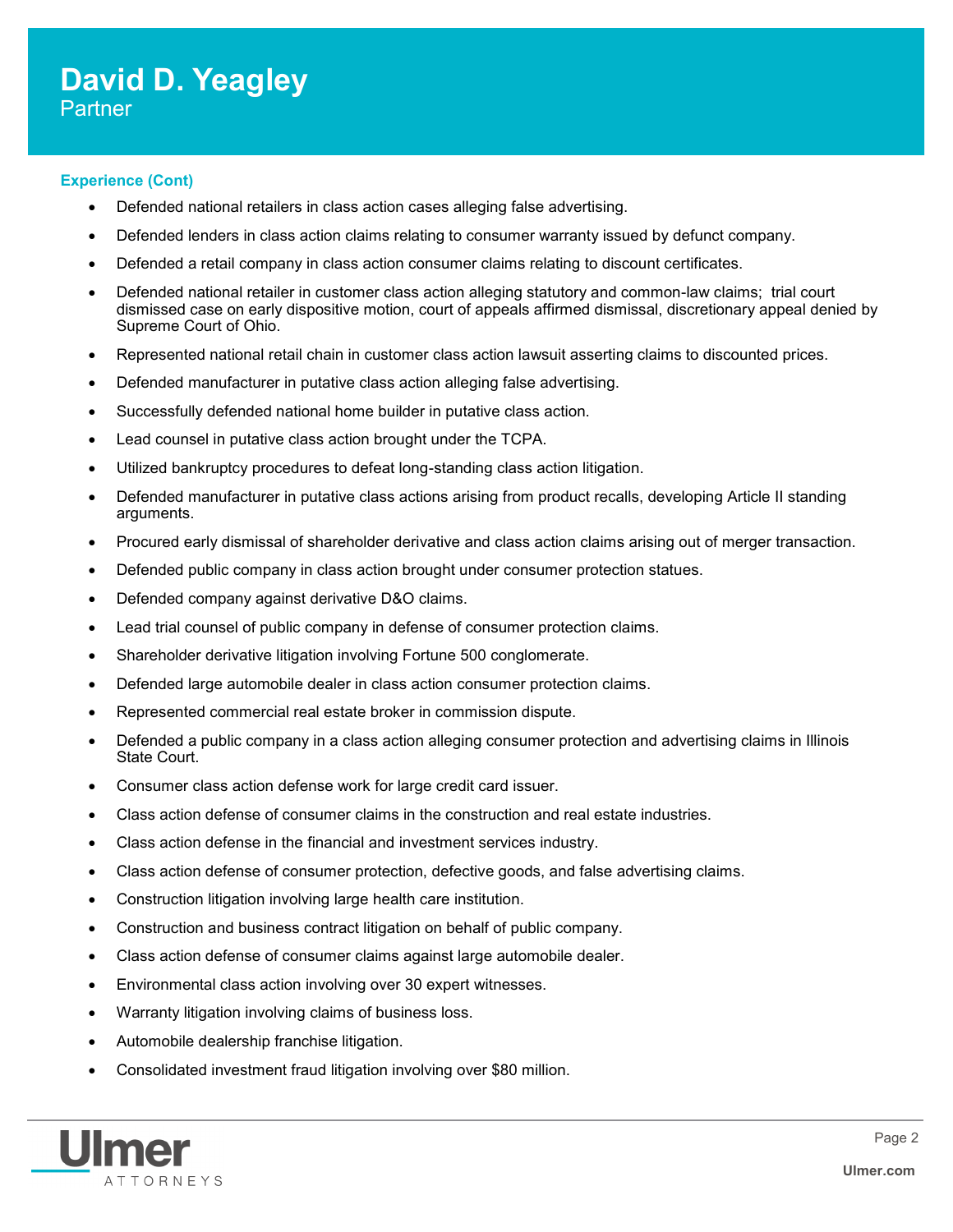### **David D. Yeagley** Partner

#### **Experience (Cont)**

- Extensive shareholder rights, fiduciary duty, and director and officer liability litigation experience.
- Extensive business and consumer class action experience.
- Successfully resolved putative nationwide class actions through individual named plaintiff settlements.

#### **Reported Cases**

- *Kitral v. NVR, Inc.,* Case No. 21-cv-612, 2021 WL 1927853 (N.D. Ohio May 13, 2021)
- *Smith v. NVR, Inc.,* 2019 WL 6838938 (N.D. Ill. Dec. 16, 2019)
- *Big City Small World Bakery Cafe, LLC v. Francis David Corporation dba Electronic Merchant Systems*, 2017 WL 2954694 (E.D. Mich.)
- *Javitch v. First Union Securities, Inc*., 2017 WL 768024 (N.D. Ohio)
- *Konarzewski v. Ganley, Inc*., 2017-Ohio-4297, 2017 WL 2590553
- *Lopez v. JPMorgan Chase Bank, N.A.*, No. 15-CV-1970, 2016 WL 2990982 (N.D. Ohio)
- *Felix v. Ganley Chevrolet, Inc.*, 2015-Ohio-3430 (Supreme Court of Ohio Aug. 27, 2015)
- *Gill-Samuel v. Nova Biomedical Corporation*, 298 F.R.D. 693 (S.D. Fla. 2014)
- *GuideOne Elite v. Synergy Building Systems, Inc., et al*, 12-CV-110 (S.D. Ohio 2012)
- *Koyo Corp.v. Comerica Bank, et al*, Case no. 10-CV-2557 (N.D. Ohio 2011)
- *Priore v. Chase Bank USA, N.A.*, Case No. 09-cv-1045 (N.D. Ohio 2010)
- *Heiges v. JP Morgan Chase Bank N.A.*, 521 F.Supp.2d 641 (N.D. Ohio 2007)
- *Repede v. Nunes*, 2006-Ohio-4117 (Ohio 8th Dist.)
- *All-Iowa Contracting Co. v. Linear Dynamics, Inc.*, 296 F.Supp.2d 969 (N.D. Iowa 2003)
- *Rudy v. Carter*, 2009-Ohio-2729 (Ohio 8th Dist.)
- *F&L Ctr. Co. v. M. Goodman, Inc.*, 2004-Ohio-5856 (Ohio 8th Dist.)
- *Nefores v. BrandDirect Mktg., Inc.*, 2004-Ohio-5006 (Ohio 5th Dist.)
- *C.H. Robinson Worldwide, Inc. v. Maxxum Group, LLC*, 2010 U.S. Dist. LEXIS 73419 (D. Minn.)
- *McClendon v. Challenge Fin. Investors Corp.*, 2009 U.S. Dist. LEXIS 22446 (N.D. Ohio)
- *Olah v. Ganley Chevrolet, Inc.,* 2010-Ohio-5485 (Ohio 8th Dist.)
- *Wallace v. The Ganley Auto Group*, 2011-Ohio-2009 (Ohio 8th Dist.)
- *Maestle v. Best Buy Co., et al.*, 2011-Ohio-5833 (Ohio 8th Dist.)
- *Sandesara v. Peco II, Inc. et al.*, 2011-Ohio-5927 (Ohio 8th Dist.)
- *Grey v. Walgreen Company*, 2011-Ohio-6167 (8th Dist.)

#### **Presentations**

 "Ulmer's Front-Line Insights on the Class Action Landscape in Ohio & What it Means for You," Ulmer Litigation Conference (September 2017)

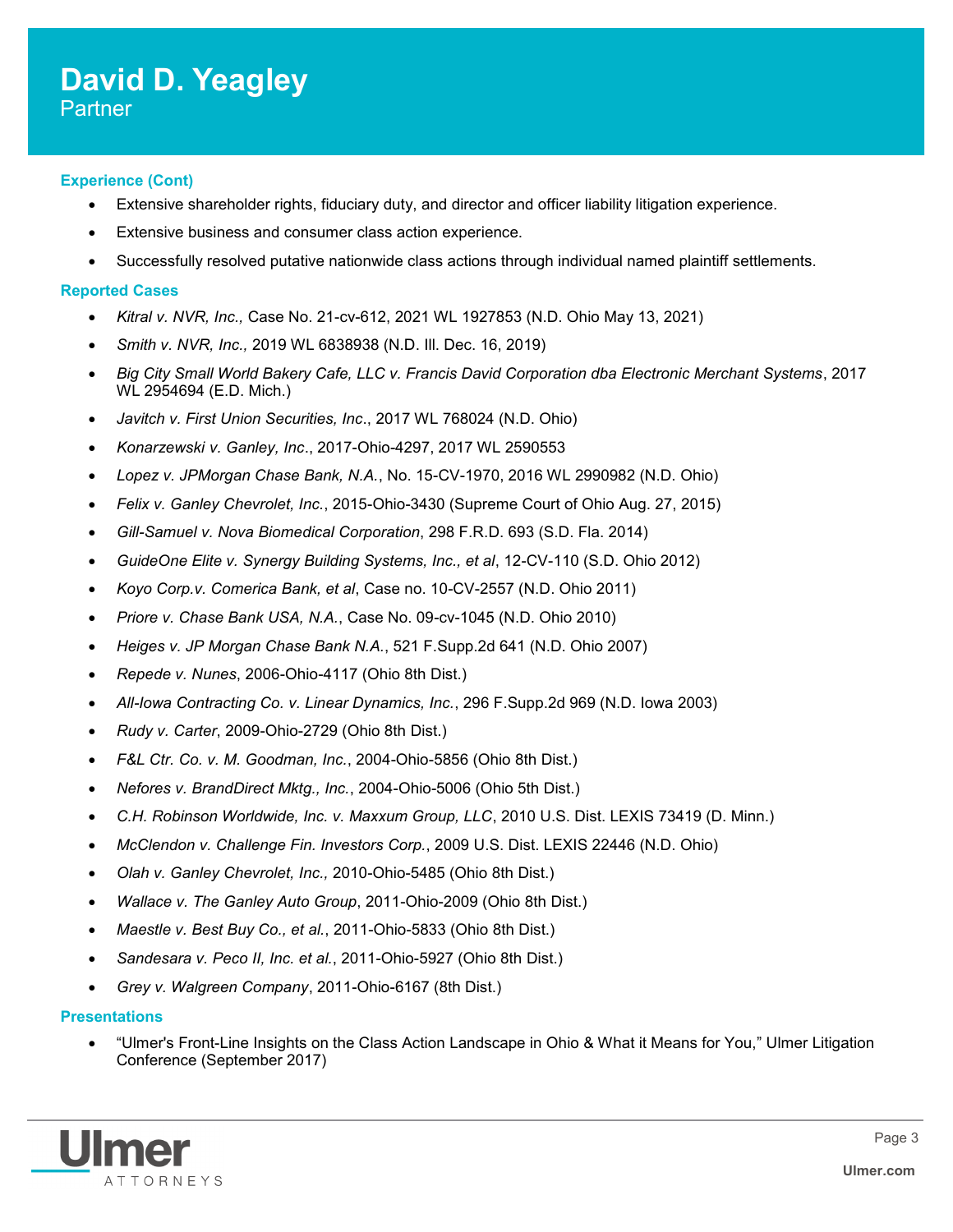#### **Presentations (Cont)**

- "Consumer Class Actions: Where Do We Go From Here?" Ulmer & Berne, Financial Services & Securities Litigation Hot Topics 2015 (November 2015)
- "Navigating the Ever-Changing Landscape of Financial Services Litigation," Financial Services Hot Topics (December 2013)

#### **Publications**

- "A Class Action Was Just Filed—Now What?" JD Supra (March 2022)
- "SCOTUS Green Lights Price Impact Evidence for Class Cert in Inflation-Maintenance Case," Ulmer & Berne LLP, *Client Alert* (June 2021)
- "U.S. Supreme Court Accepts Case That Could Alter the Landscape of Private Securities Litigation," Ulmer & Berne LLP, *Client Alert* (January 2021)
- "New Supreme Court Decision: *Tyson Foods v. Bouaphakeo*," Ulmer & Berne LLP, *Client Alert* (March 2016)
- "Defending The 'No-Injury' Class Action," *Law360* (July 2015)
- "2nd Circ. Unlikely To Change Class Action Status Quo," *Law360* (February 2015)
- "The Judicial Pick-Off Play: U.S. Supreme Court Holds Individual Offer of Judgment Moots FLSA Collective Action," Ulmer & Berne LLP, *Client Alert* (April 2013)
- "Supreme Court Doubles Down on *Wal-Mart Stores, Inc. v. Dukes*, Tightening Class Certification Requirements," Ulmer & Berne LLP, *Client Alert* (March 2013)
- "Ohio Legislature Helps Protect Construction Trades by Shortening Statute of Limitations," Ulmer & Berne LLP, *Client Alert* (September 2012)
- "Amendment to Ohio Revised Code Implements Cure Offer in Consumer Claims," Ulmer & Berne LLP, *Client Alert* (July 2012)
- "Primary Liability Under Rule 10b-5 Limited to 'Ultimate Makers' of Fraudulent Statements," VC Experts' *Encyclopedia of Private Equity and Venture Capital* (July 2011)
- "Supreme Court Nixes Massive Wal-Mart Employee Class Action," Ulmer & Berne LLP, *Client Alert* (July 2011)
- "Primary Liability Under Rule 10b-5 Limited to "Ultimate Makers" of Fraudulent Statements," Ulmer & Berne LLP, *Client Alert* (June 2011)
- "Class Action Defense Checklist," Ulmer & Berne LLP, *Financial Law Resource* (Summer 2007)

#### **Involvement**

#### **Professional Affiliations**

- Ohio State Bar Association
- Cleveland Metropolitan Bar Association

#### **Honors & Distinctions**

- Named to *The Best Lawyers in America*, Commercial Litigation (2021; 2022)
- AV Preeminent Peer Review Rated Martindale-Hubbell

#### **Admissions**

State of Ohio